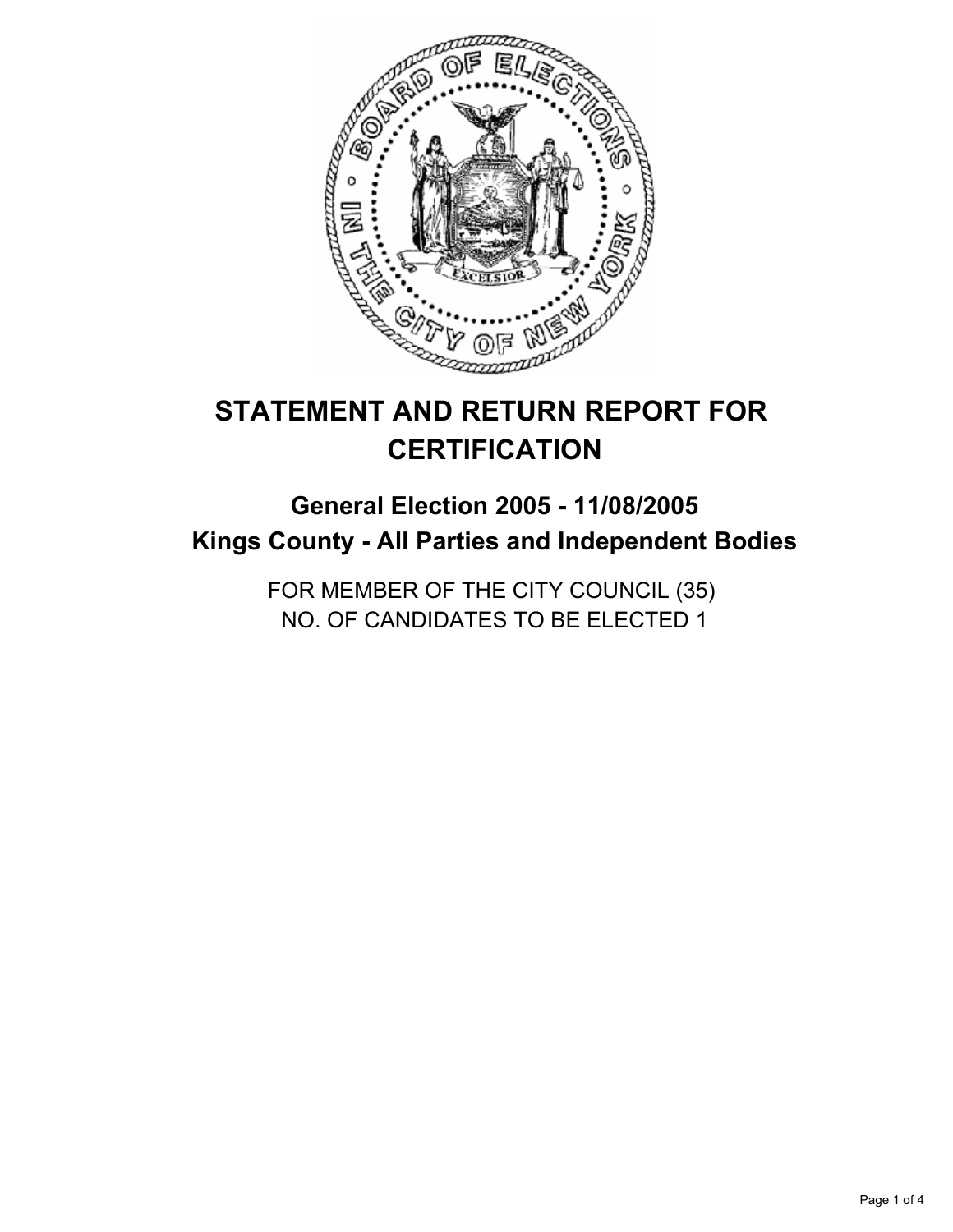

#### **ASSEMBLY DISTRICT 43**

| PUBLIC COUNTER                   | 5,039 |
|----------------------------------|-------|
| <b>EMERGENCY</b>                 | 21    |
| ABSENTEE/MILITARY                | 42    |
| AFFIDAVIT                        | 53    |
| <b>TOTAL BALLOTS</b>             | 5,155 |
| ANTHONY HERBERT (REPUBLICAN)     | 249   |
| LETITIA JAMES (DEMOCRATIC)       | 3,086 |
| CHARLES B BILLUPS (INDEPENDENCE) | 97    |
| ANTHONY HERBERT (CONSERVATIVE)   | 46    |
| LETITIA JAMES (WORKING FAMILIES) | 254   |
| <b>TOTAL VOTES</b>               | 3,732 |
| <b>UNRECORDED</b>                | 1.423 |

**ASSEMBLY DISTRICT 50**

| PUBLIC COUNTER                   | 3,975 |
|----------------------------------|-------|
| <b>EMERGENCY</b>                 | 29    |
| ABSENTEE/MILITARY                | 55    |
| AFFIDAVIT                        | 72    |
| <b>TOTAL BALLOTS</b>             | 4,131 |
| ANTHONY HERBERT (REPUBLICAN)     | 209   |
| LETITIA JAMES (DEMOCRATIC)       | 2,362 |
| CHARLES B BILLUPS (INDEPENDENCE) | 200   |
| ANTHONY HERBERT (CONSERVATIVE)   | 23    |
| LETITIA JAMES (WORKING FAMILIES) | 317   |
| <b>TOTAL VOTES</b>               | 3,111 |
| <b>UNRECORDED</b>                | 1,020 |

#### **ASSEMBLY DISTRICT 52**

| PUBLIC COUNTER                   | 1,161 |
|----------------------------------|-------|
| <b>EMERGENCY</b>                 | 0     |
| ABSENTEE/MILITARY                | 20    |
| AFFIDAVIT                        | 14    |
| <b>TOTAL BALLOTS</b>             | 1,195 |
| ANTHONY HERBERT (REPUBLICAN)     | 70    |
| LETITIA JAMES (DEMOCRATIC)       | 730   |
| CHARLES B BILLUPS (INDEPENDENCE) | 33    |
| ANTHONY HERBERT (CONSERVATIVE)   | 15    |
| LETITIA JAMES (WORKING FAMILIES) | 191   |
| <b>TOTAL VOTES</b>               | 1,039 |
| <b>UNRECORDED</b>                | 156   |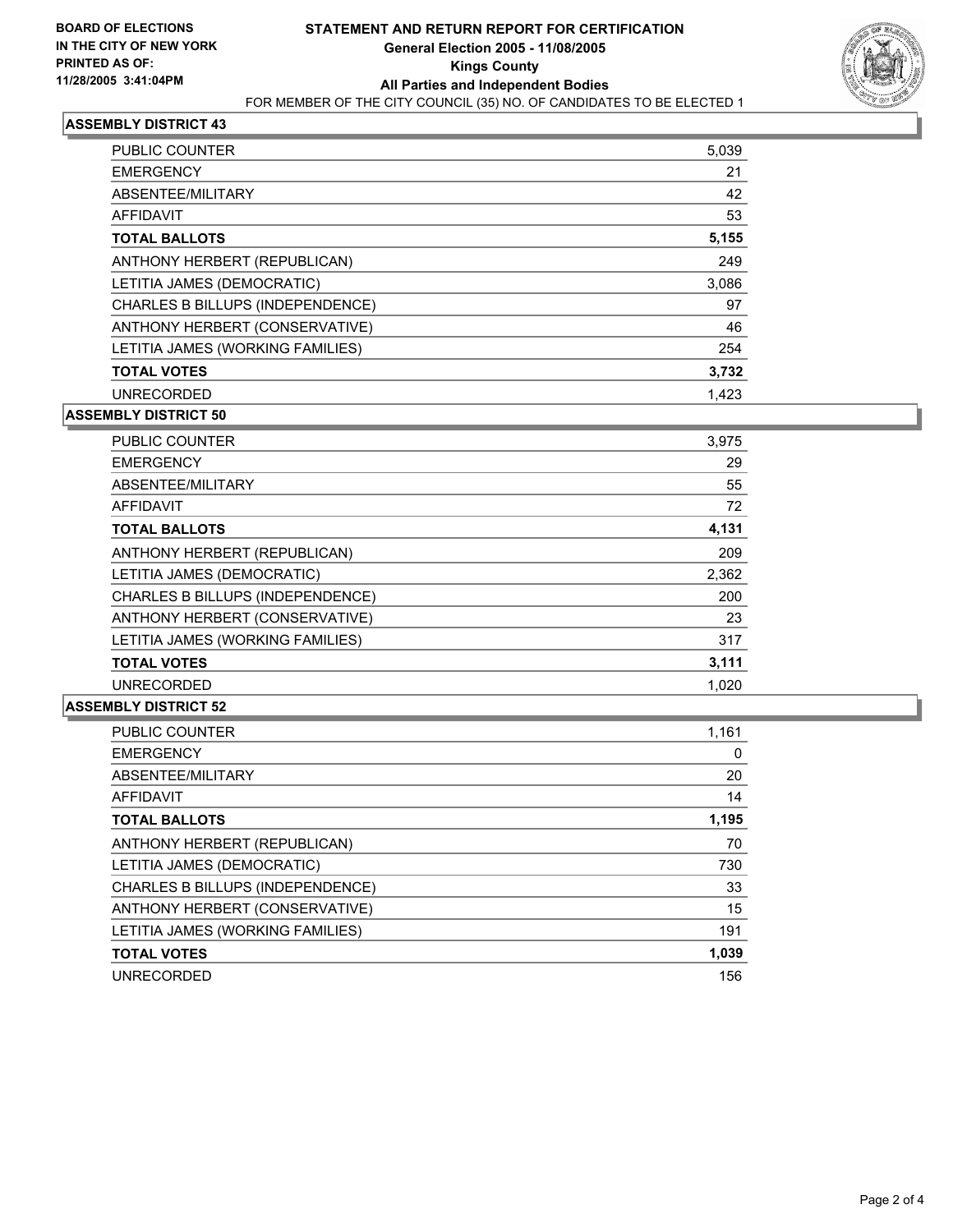

#### **ASSEMBLY DISTRICT 56**

| <b>PUBLIC COUNTER</b>            | 460 |
|----------------------------------|-----|
| <b>EMERGENCY</b>                 | 0   |
| ABSENTEE/MILITARY                | 9   |
| <b>AFFIDAVIT</b>                 | 5   |
| <b>TOTAL BALLOTS</b>             | 474 |
| ANTHONY HERBERT (REPUBLICAN)     | 34  |
| LETITIA JAMES (DEMOCRATIC)       | 264 |
| CHARLES B BILLUPS (INDEPENDENCE) | 11  |
| ANTHONY HERBERT (CONSERVATIVE)   | 4   |
| LETITIA JAMES (WORKING FAMILIES) | 30  |
| <b>TOTAL VOTES</b>               | 343 |
| <b>UNRECORDED</b>                | 131 |

#### **ASSEMBLY DISTRICT 57**

| PUBLIC COUNTER                          | 15,771 |
|-----------------------------------------|--------|
| <b>EMERGENCY</b>                        | 27     |
| ABSENTEE/MILITARY                       | 264    |
| <b>AFFIDAVIT</b>                        | 214    |
| <b>TOTAL BALLOTS</b>                    | 16,276 |
| ANTHONY HERBERT (REPUBLICAN)            | 747    |
| LETITIA JAMES (DEMOCRATIC)              | 10,005 |
| <b>CHARLES B BILLUPS (INDEPENDENCE)</b> | 638    |
| ANTHONY HERBERT (CONSERVATIVE)          | 93     |
| LETITIA JAMES (WORKING FAMILIES)        | 1,483  |
| <b>TOTAL VOTES</b>                      | 12,966 |
| <b>UNRECORDED</b>                       | 3.310  |